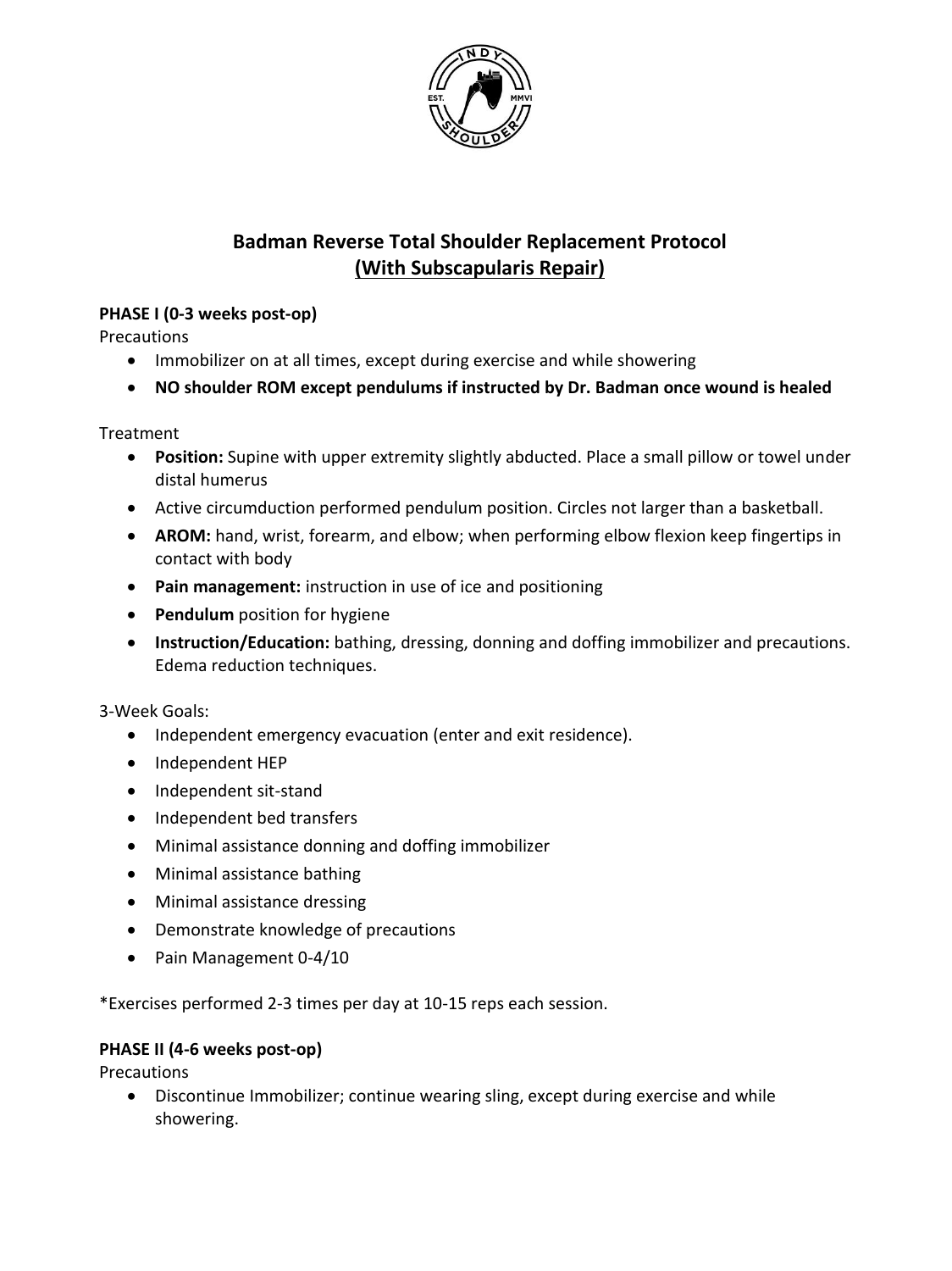

#### **Treatment**

- **Position:** supine with upper extremity slightly abducted, place a small pillow or towel under the distal humerus.
- Add: **PROM in supine** 
	- o Gentle ER not to exceed 20 degrees
	- o Gentle scaption not to exceed 120 degrees
- Instruction to caregiver if willing and able
- Closed chain use of UE for sit-stand

#### **Continue:**

- **AROM:** continue phase I PRN
- **Education and ADL's:** continue phase I PRN
- **Transfer/Gait training:** continue phase I PRN
- **Pain Management:** continue phase I PRN

#### Phase II Goals

- Independent car transfer
- Independent shower transfer
- Independent modified bathing
- Independent modified dressing
- Independent HEP without caregiver
- Pain management 0-2/10
- AAROM not to exceed 0-120 degree elevation 20 degree ER
- Make recommendations re: OP PT at 6-7 weeks

\*Exercises to be performed 1-3 times per day at 10-15 reps each session

# **PHASE III (7-9 weeks post-op)**

Treatment

- **AROM and AAROM:** continue as above
- **AROM:** initiate AROM exercises in supine increasing elevation gradually within patient's tolerance
	- o **ER** not to exceed 35 degrees
	- o **Scaption** not to exceed 135 degrees
	- o D1 and D2 patterns, triceps, serratus in supine, extension
	- o Sidelying ER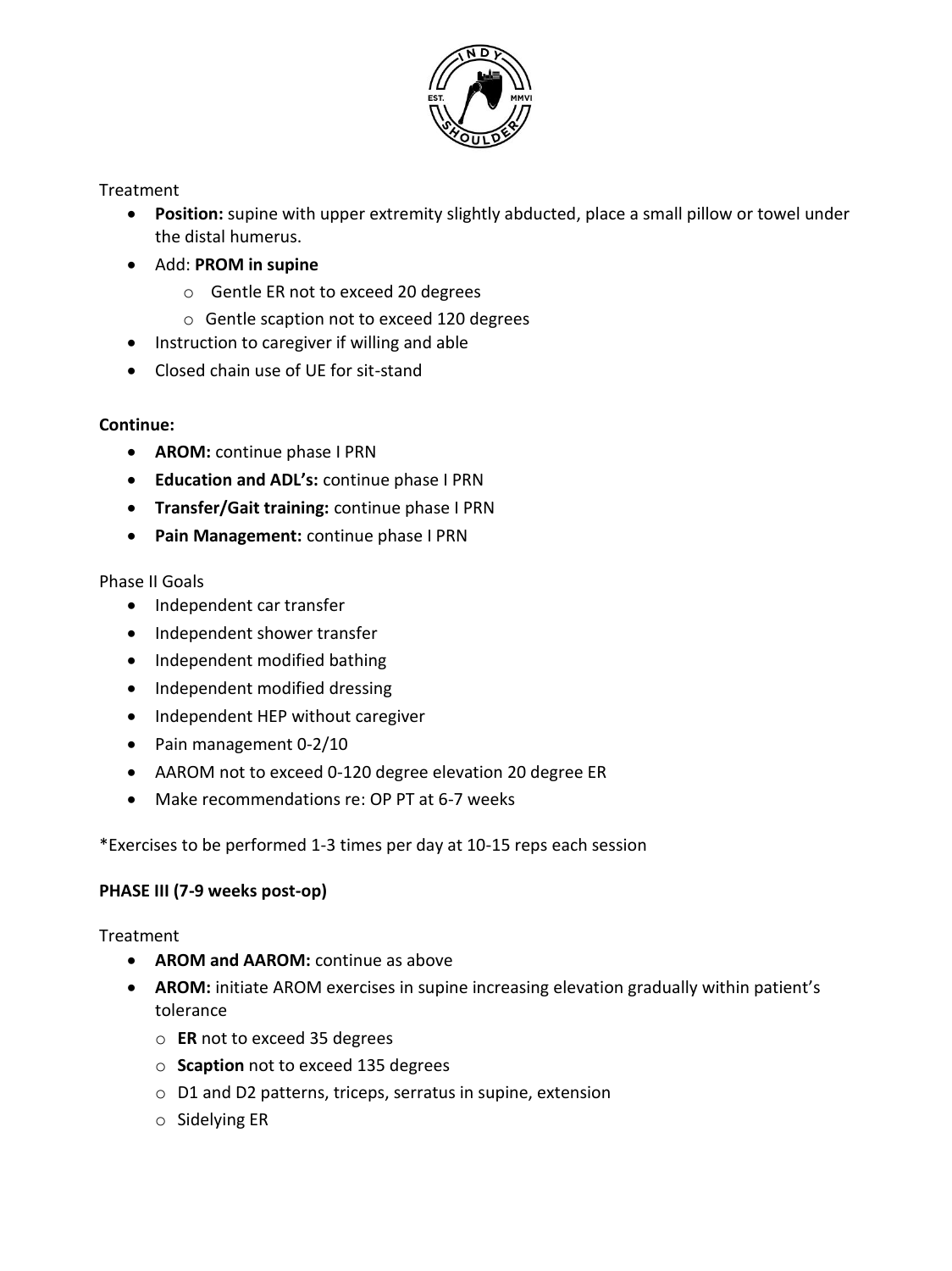

- **Resisted ROM:** initiate gentle isometrics. IR, ER, flexion, extension
- **Closed Chair:** progression from phase II continued, add resistance and challenge

Phase III Goals

- Independent home exercise program
- AAROM in supine not to exceed 0-135 degrees elevation, 0-35 degrees ER
- ROM exercises performed 2-3 times per day until maximum ROM achieved, then performed daily for 3 months, then performed 3 times per week.

# **PHASE IV (10-12 weeks post op)**

Treatment

- **AROM:** continue phase I, II, III PRN. Begin AROM performed in standing: elevation/scaption and diagonal patterns
- **AAROM:** continue as above. Increase ROM as tolerated by patient
- **Resisted ROM:** initiate gentle strengthening with theraband/tubing in small arcs of motion: IR, ER, elevation, abduction, extension to 30 degrees.
- **ADL's:** military press in diagonal patterns, grooming, dressing

3-Month Goals:

- Independent HEP
- AROM in supine: elevation/scaption 140 degrees, ER as tolerated, progress in pain-free
- ROM
- AROM in standing: 0-90 degrees elevation
- \*ROM exercises performed 2 times per day until max ROM is achieved, then performed daily for 3 months then performed 3 times per week. Strengthening exercises performed 3 times per week.

# **PHASE V (post-op week 13)**

**Precautions** 

Overhead weight >20lbs

Treatment

- **AROM/AAROM:** continue as above, increase ROM as tolerate by patient
- Continue AROM in standing: elevation/scaption and diagonal patterns
- **AAROM:** continue as above, increase ROM as patient tolerates